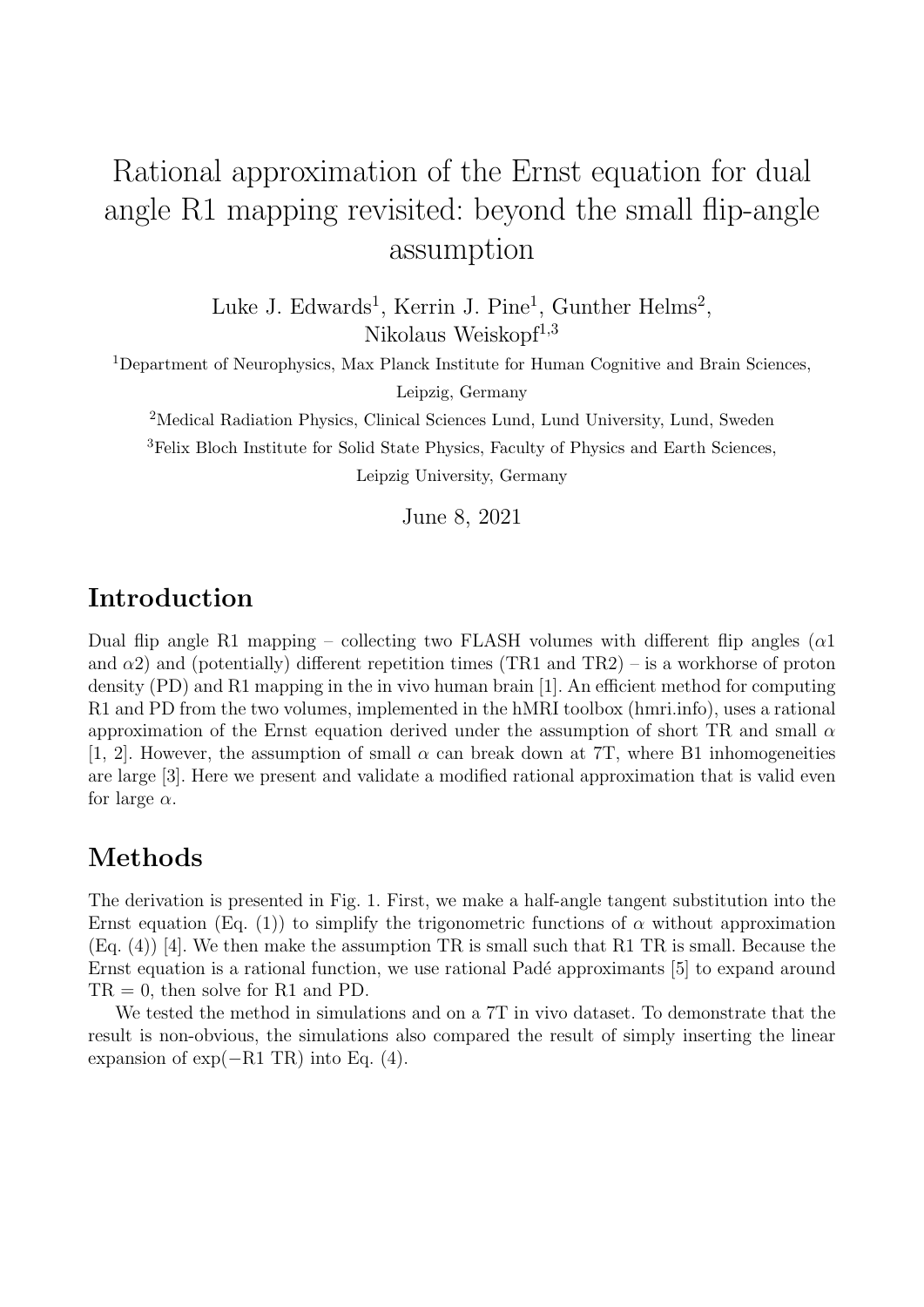### Results and discussion

Fig. 2 shows the benefits of the novel approximation for a simulated 7T acquisition. Fig. 3 shows these benefits also extend to a typical experimental dataset.

Formally, our result is the specific dual-angle case of an N flip angle result suggested (but not evaluated) in [6]. The left panel of Fig. 2 shows that it is important to always evaluate the numerical accuracy of such results, as substituting linear approximations into rational functions is not guaranteed to give good results.

We retained the assumption of short TR. While a closed form exact solution without approximation is possible when  $TR1 = TR2$  [4], this is not generally applicable. Nonlinear fitting can be used to estimate R1 and PD from Eq. (1), but will be very slow.

We omitted magnetization transfer and imperfect spoiling in our analysis, which also increase with increasing flip angle [7, 8]. However, Fig. 3 implies that our method still removes a significant amount of bias.

This method has been implemented into the hMRI toolbox (hmri.info) and will be included in an upcoming release. This will allow others to efficiently extract more precise R1 estimates.

#### References

- [1] K. Tabelow et al. Neuroimage, 2019.
- [2] G. Helms et al. Magn. Reson. Med., 2008. Erratum: Magn. Reson. Med. 63:1136 (2010).
- [3] A. Lutti et al. *PLOS ONE*, 2012.
- [4] H. Dathe and G. Helms. *Phys. Med. Biol.*, 2010.
- [5] W. H. Press et al. Numerical Recipes in C++: The Art of Scientific Computing. 2002.
- [6] G. Helms et al. Magn. Reson. Med., 2011.
- [7] A. G. Teixeira et al. Magn. Reson. Med., 2019.
- [8] N. Corbin and M. F. Callaghan. *Magn. Reson. Med.*, 2021.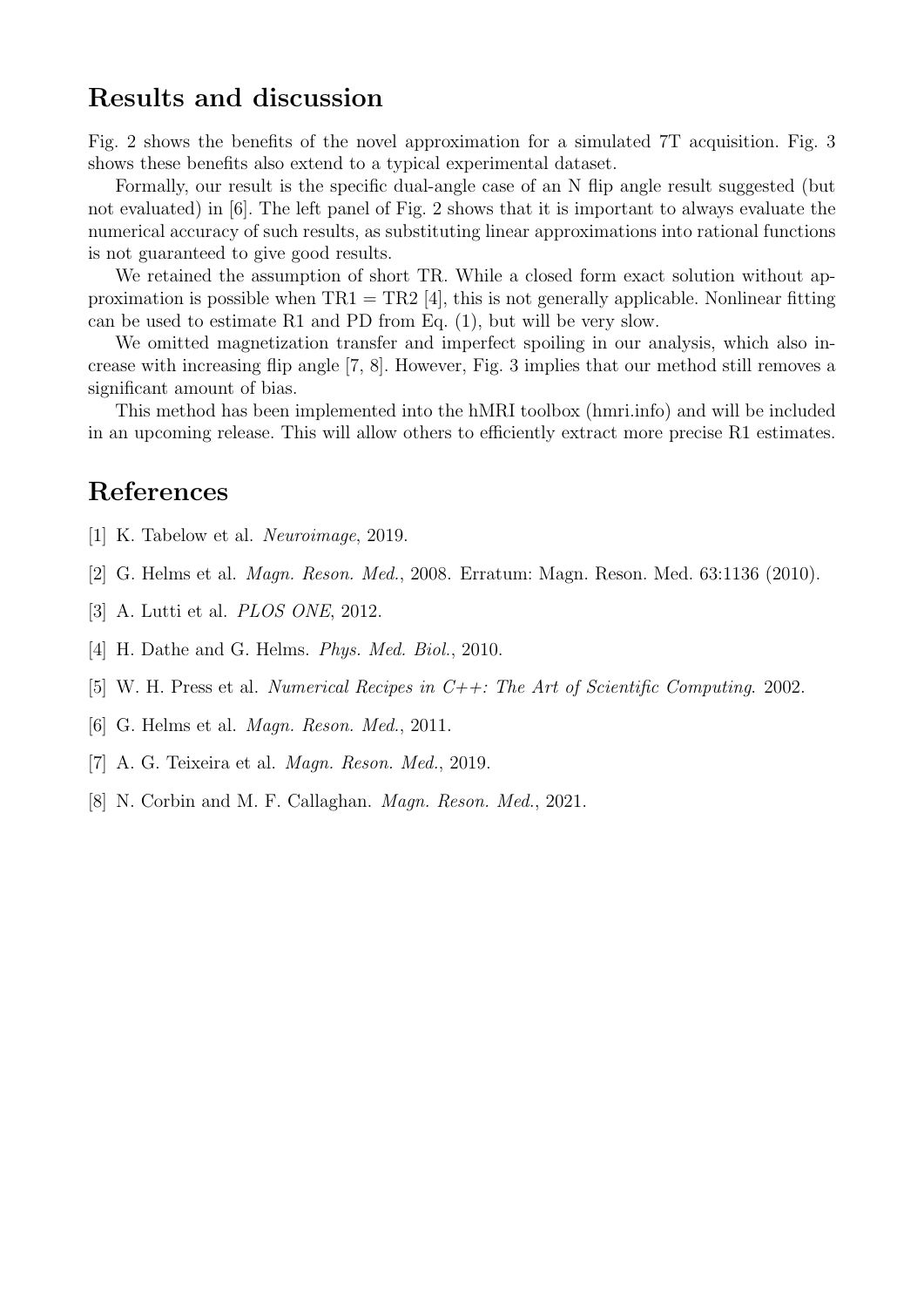Starting from the Ernst equation

$$
S(\alpha, \text{TR}) = \text{PD}\sin(\alpha)\frac{1 - \exp(-\text{R1 TR})}{1 - \cos(\alpha)\exp(-\text{R1 TR})}
$$
(1)

we follow [4] in making half-angle tangent substitutions using the identities

$$
\sin(\alpha) = \frac{\tau}{1 + (\tau/2)^2}; \quad \cos(\alpha) = \frac{1 - (\tau/2)^2}{1 + (\tau/2)^2}
$$
 (2)

where

$$
\tau = 2\tan(\alpha/2) \tag{3}
$$

to give

$$
S(\tau, TR) = PD \tau \frac{1 - \exp(-R1 TR)}{1 - \exp(-R1 TR) + (\tau/2)^2 (1 + \exp(-R1 TR))},
$$
(4)

which is equivalent to Eq.  $(5)$  in [4].

The [1/1] Padé approximant [5] of Eq. (4) around R1 TR = 0 is:

$$
S(\tau, \text{TR}) \approx \text{PD}\,\tau \frac{\text{R1}\,\text{TR}}{\tau^2/2 + \text{R1}\,\text{TR}}.\tag{5}
$$

The left panel of Fig. 2 shows that Eq. (5) gives a good approximation of the signal. Note that Eq. (5) differs from the result of simply inserting  $\exp(-R1 \text{ TR}) \approx 1-\text{R1 TR}$  into Eq. (4), which does not approximate the signal well (Fig. 2).

Eq. (5) has the same form as the small angle approximation result Eq. (A.5) in [1] (with  $\tau$ instead of  $\alpha$ ), so we can immediately write our final result

$$
R1 \approx \frac{1}{2} \frac{(S_1 \tau_1 / TR1) - (S_2 \tau_2 / TR2)}{(S_2 / \tau_2) - (S_1 / \tau_1)}
$$
(6)

and

$$
PD \approx S_2 S_1 \frac{(TR2 \tau_1/\tau_2) - (TR1 \tau_2/\tau_1)}{S_1 TR2 \tau_1 - S_2 TR1 \tau_2}
$$
\n(7)

from Eqs.  $(A.6)$  and  $(A.7)$  in [1].

Figure 1: Derivation of the  $[1/1]$  Padé rational approximation and solution for a dual flip-angle experiment.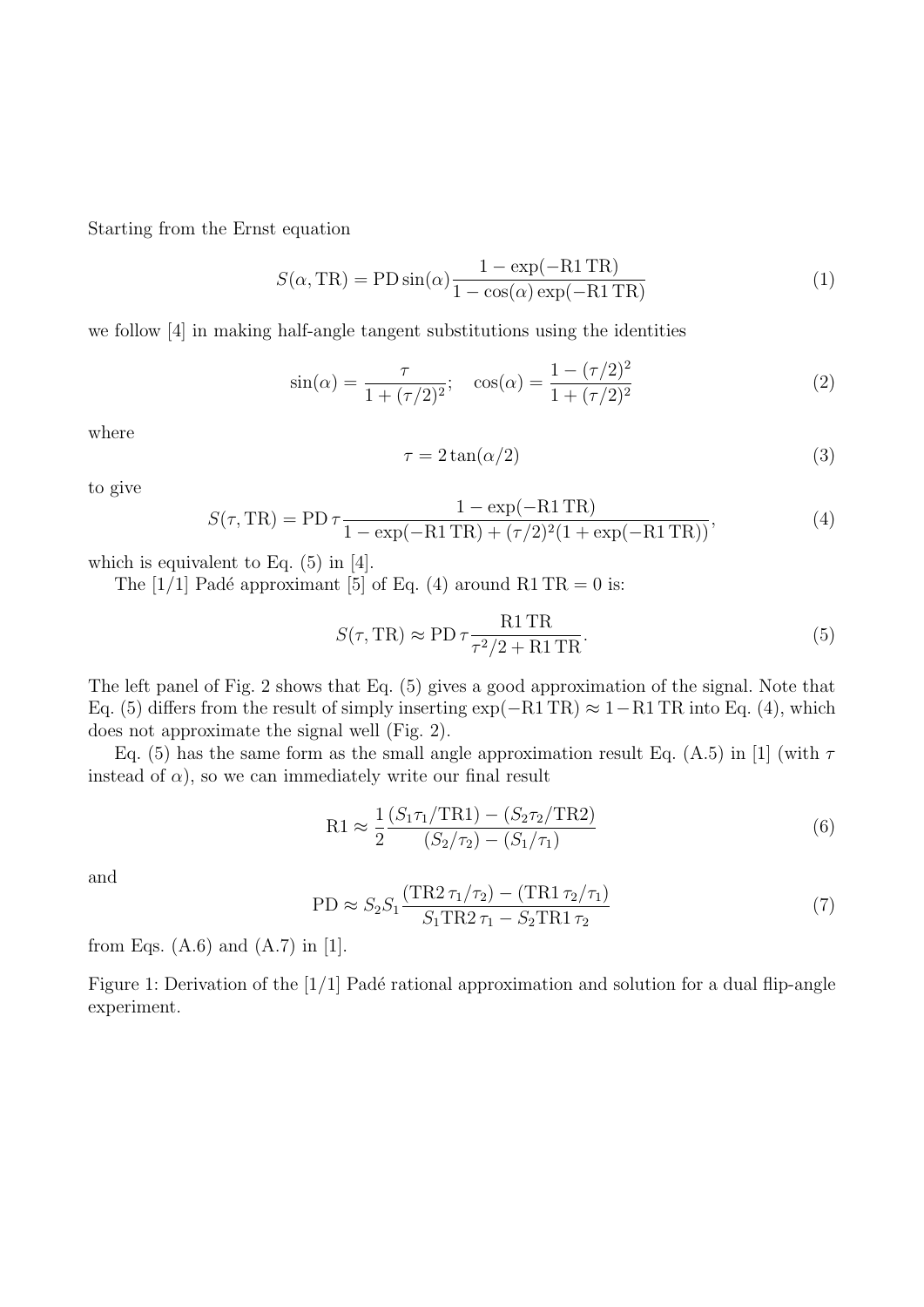

Figure 2: Relative errors in approximations from simulations. Data simulated using the Ernst equation (Eq. (1)) and typical 7T parameters:  $TR = 23.5$  ms,  $R1 = 0.7$  s<sup>-1</sup>. For simplicity,  $PD = 1$ . Left: Errors in the signal grow large when using either the small angle approximation or expansion of the exponentials in Eq.  $(4)$ , but remain close to zero for the Padé approximant  $(Eq. (5))$ , showing that the Padé approximant is numerically better behaved. Right: Errors in the signal correspond to errors in R1 estimates which scale with B1 inhomogeneity. Nominal flip angles:  $\alpha_1 = 8^\circ$ ,  $\alpha_2 = 28^\circ$ . Flip angles were chosen to be close to optimal for estimation of R1 following [4]. The B1 range covers a typical range in human brain at 7T. Because the third signal model gave a poor representation of the signal (left panel), it is omitted in the right panel.